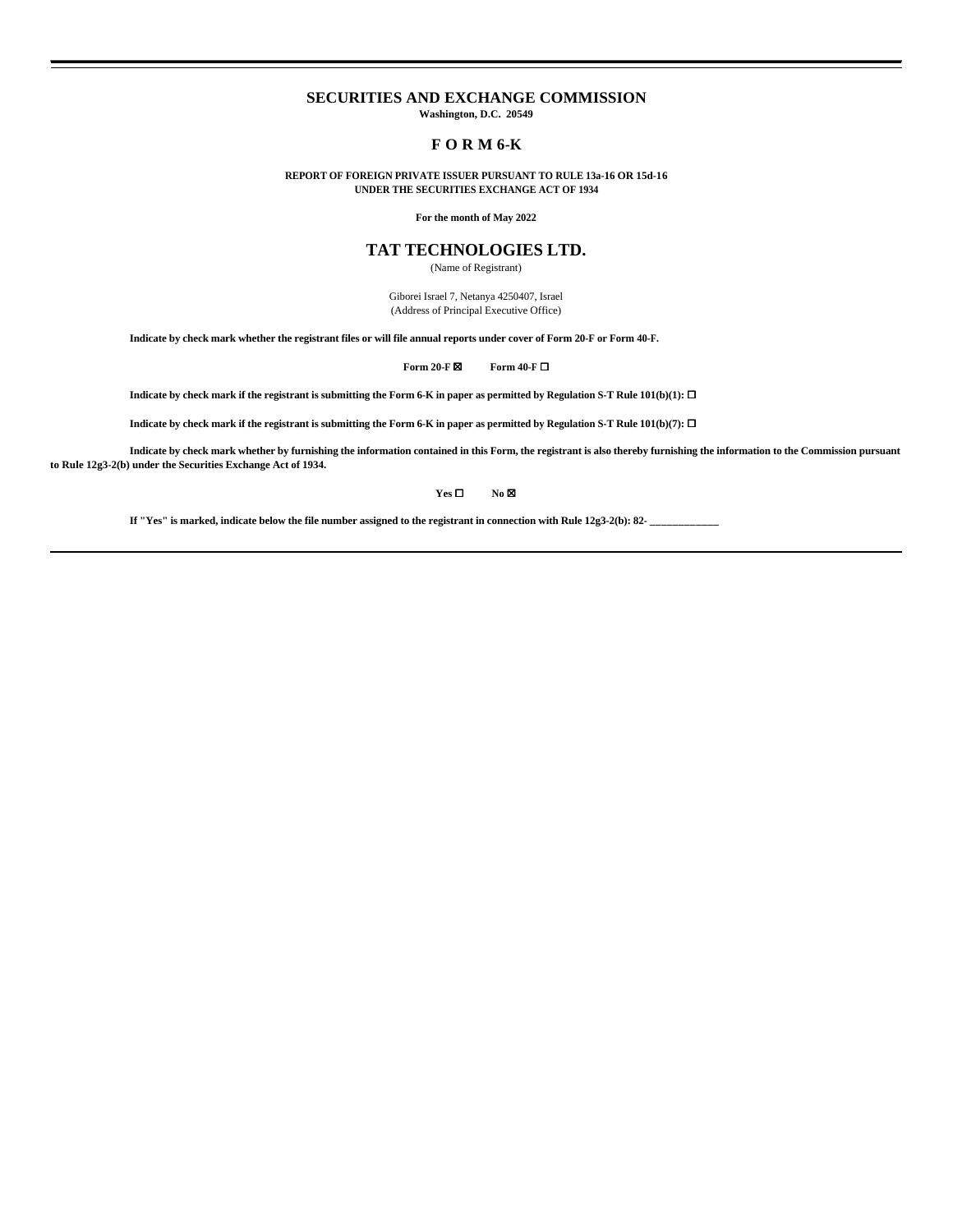1. Press Release dated May 31, 2022 re TAT Technologies Ltd. Reports First Quarter 2022 Results.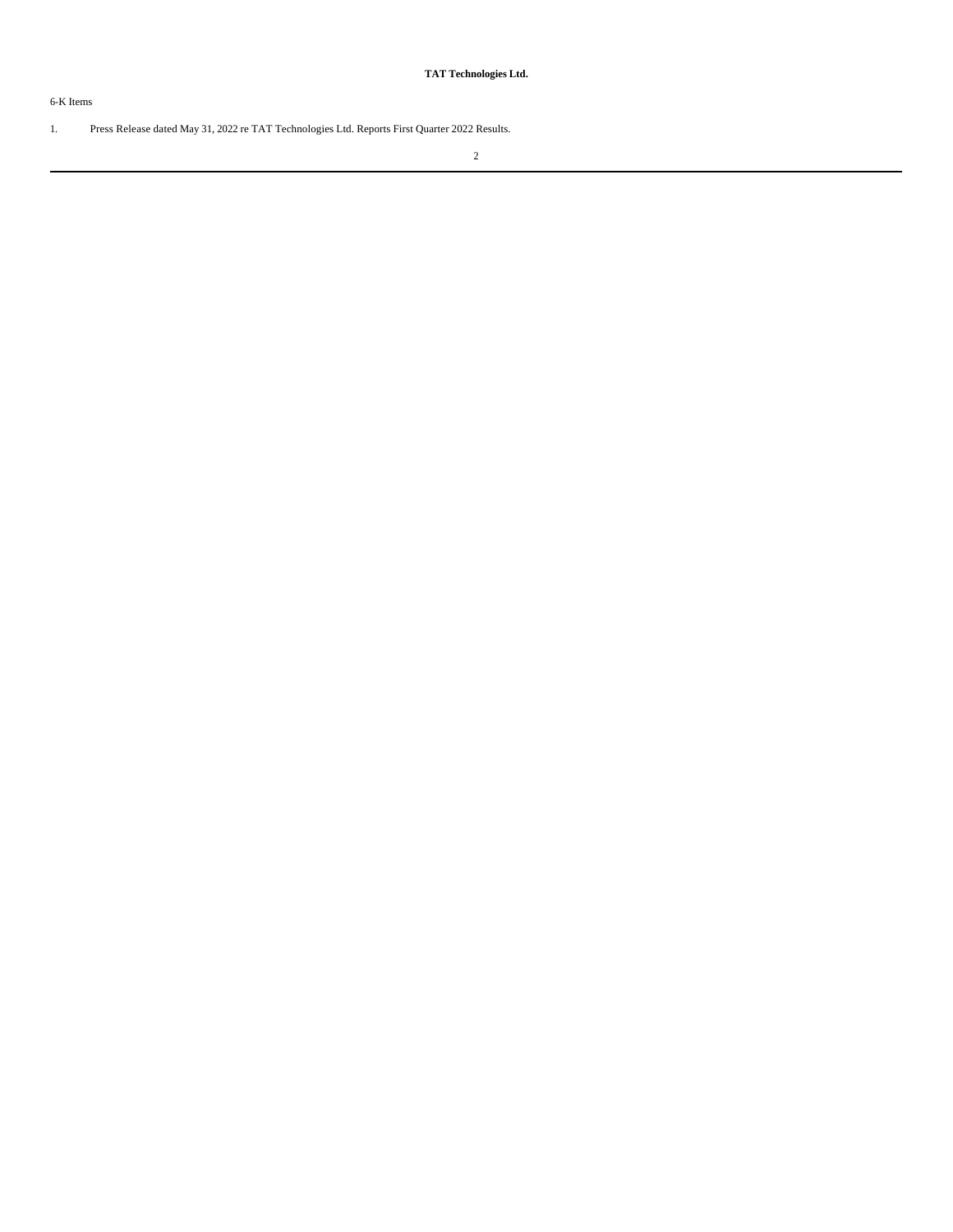#### **Press Release**

#### **TAT Technologies Reports First Quarter 2022 Results**

Netania, Israel, May 31, 2022 - TAT Technologies Ltd. (NASDAQ: TATT - News) ("TAT" or the "Company"), a leading provider of products and services to the commercial and military aerospace and ground defense industries, reported today its unaudited results for the three-month period ended March 31, 2022.

#### **Financial highlights for the first quarter of 2022:**

- Revenues for Q1 2022 increased by 8.1% to \$19.9 million compared to \$18.4 million in Q1 2021.
- Gross profit for Q1 2022 was \$3 million (15.2% of revenues) compared to \$3.4 million in Q1 2021 (18.5% of revenues).
- Adjusted EBITDA for Q1 2022 decreased to \$0.5 million compared to \$1.6 million in Q1 2021.
- Net loss for Q1 2022 was \$1.6 million compared to a net income of \$0.6 million in Q1 2021.
- Q1 2021 Gross Profit, EBITDA and Net Income included government rants in the amount of \$1.4 million (\$1 million recorded in the COGS and an additional \$0.4 million recorded in G&A)

Mr. Igal Zamir, TAT's CEO and President commented on the results: "As air travel begins to recoup and more and more plains resume flights, we see a growing demand for our services and products and an increase in order intake. We are working relentlessly to meet this demand despite strong headwinds resulting from supply chain issues and shortages in raw materials, which are hampering our ability to fully ramp up our production.

During Q1 of 2022 we continued making significant steps in improving our manufacturing efficiencies as we successfully completed merging our 2 facilities in Israel to a single manufacturing site. We believe the cost savings expected from this unification will begin to impact us toward the second half of 2022.

In addition we continue to invest in building additional MRO and production capabilities, following the strategic contacts recently signed with Honeywell and hope to have these new capabilities available by the end of this year."

"Given our growing backlog, the continued recovery of commercial airline traffic and the strategic agreements we signed with Honeywell, coupled with the actions we have taken and to improve our manufacturing efficiencies, I am optimistic about our ability to continue our topline and bottom line growth." concluded Mr. Zamir

Mr Zamir added: "Mr. Ron Ben-Haim has informed our Board of Directors of his retirement from his directorship position effective, May 30, 2022. I wish to thank Ron for his service on behalf of the Company, its board of directors, its management and its employees"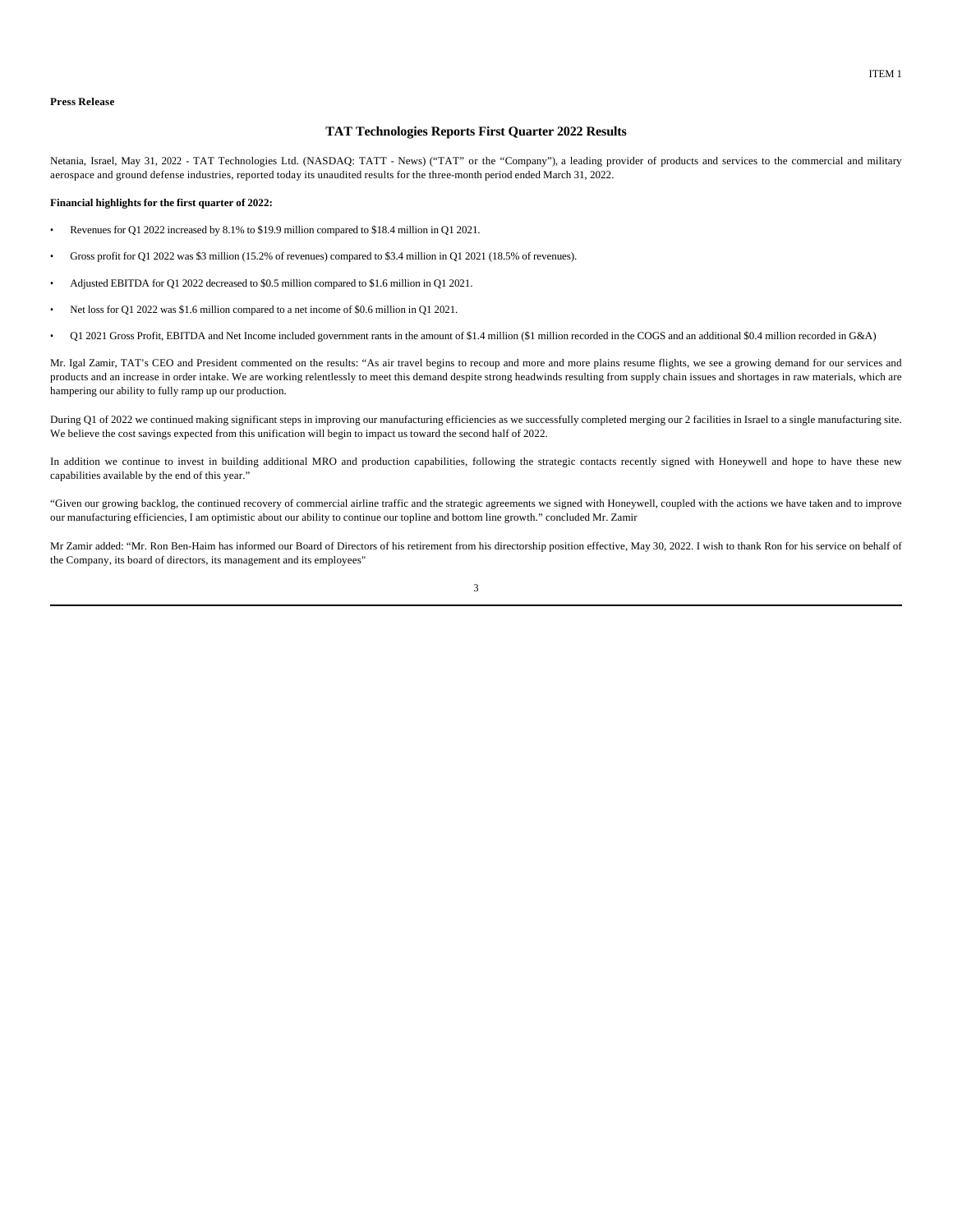#### *Non-GAAP Financial Measures*

To supplement the consolidated financial statements presented in accordance with GAAP, the Company also presents Adjusted EBITDA. The adjustments to the Company's GAAP results are made with the intent of providing both management and investors a more complete understanding of the Company's underlying operational results, trends and performance. Adjusted EBITDA is calculated as net income excluding the impact of: the Company's share in results of affiliated companies, share-based compensation, taxes on income, financial (expenses) income, net, and depreciation and amortization. Adjusted EBITDA, however, should not be considered as alternative to net income and operating income for the period and may not be indicative of the historic operating results of the Company; nor it is meant to be predictive of potential future results. Adjusted EBITDA is not measure of financial performance under generally accepted accounting principles and may not be comparable to other similarly titled measures for other companies. See reconciliation of Adjusted EBITDA in pages 13 below.

#### **About TAT Technologies LTD**

TAT Technologies Ltd. is a leading provider of services and products to the commercial and military aerospace and ground defense industries. TAT operates under four segments: (i) Original equipment manufacturing ("OEM") of heat transfer solutions and aviation accessories through its Gedera facility; (ii) MRO services for heat transfer components and OEM of heat transfer solutions through its Limco subsidiary; (iii) MRO services for aviation components through its Piedmont subsidiary; and (iv) Overhaul and coating of jet engine components through its Turbochrome subsidiary. TAT controlling shareholders is the FIMI Private Equity Fund.

TAT's activities in the area of OEM of heat transfer solutions and aviation accessories primarily include the design, development and manufacture of (i) broad range of heat transfer solutions, such as pre-coolers heat exchangers and oil/fuel hydraulic heat exchangers, used in mechanical and electronic systems on board commercial, military and business aircraft; (ii) environmental control and power electronics cooling systems installed on board aircraft in and ground applications; and (iii) a variety of other mechanical aircraft accessories and systems such as pumps, valves, and turbine power units.

TAT's activities in the area of MRO Services for heat transfer components and OEM of heat transfer solutions primarily include the MRO of heat transfer components and to a lesser extent, the manufacturing of certain heat transfer solutions. TAT's Limco subsidiary operates an FAA-certified repair station, which provides heat transfer MRO services for airlines, air cargo carriers, maintenance service centers and the military.

TAT's activities in the area of MRO services for aviation components include the MRO of APUs, landing gears and other aircraft components. TAT's Piedmont subsidiary operates an FAAcertified repair station, which provides aircraft component MRO services for airlines, air cargo carriers, maintenance service centers and the military.

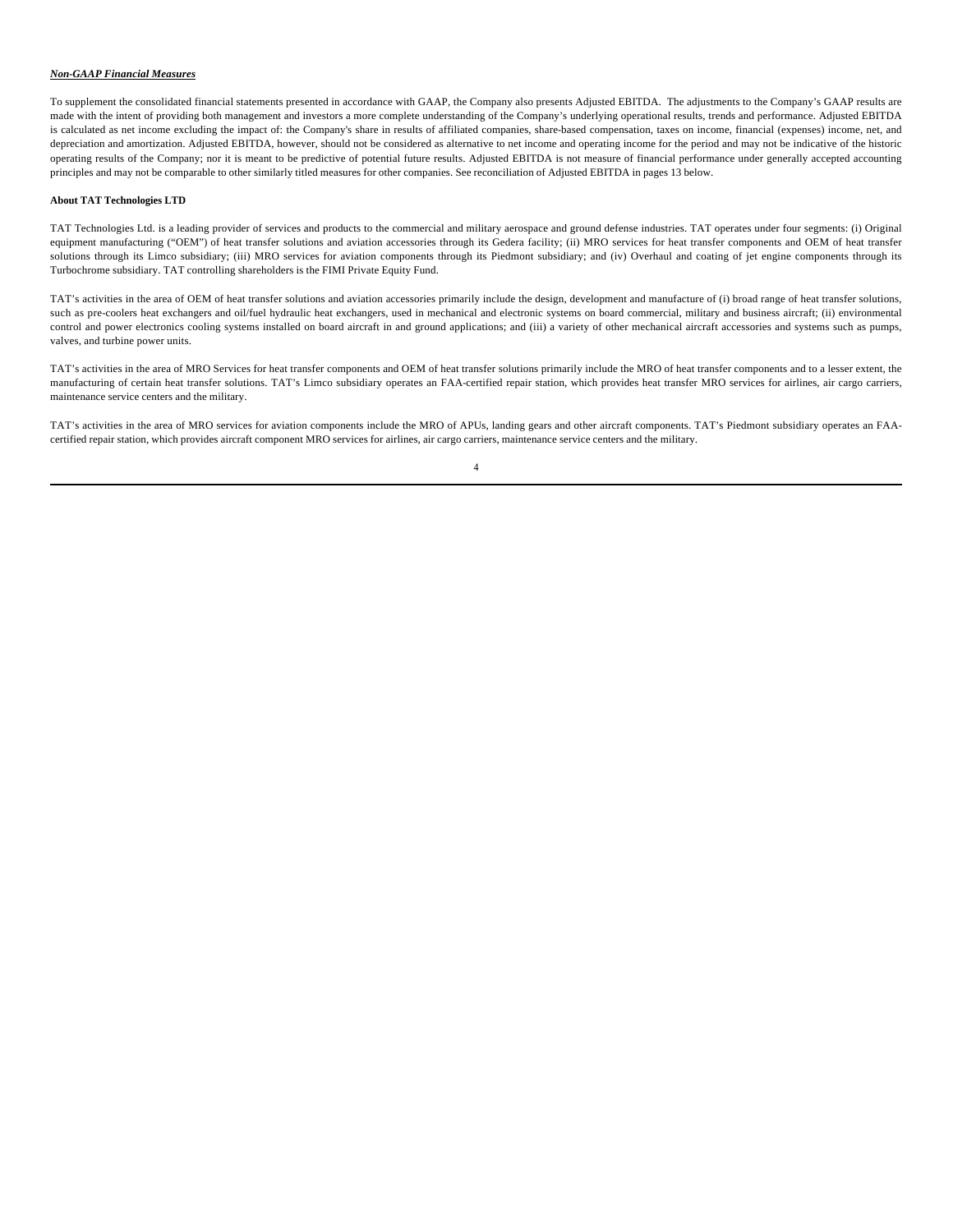TAT's activities in the area of overhaul and coating of jet engine components includes the overhaul and coating of jet engine components, including turbine vanes and blades, fan blades, variable inlet guide vanes and afterburner flaps.

For more information of TAT Technologies Ltd., please visit our web-site: www.tat-technologies.com

**Contact:**

Mr. Ehud Ben-Yair Chief Financial Officer Tel: 972-8-862-8503 ehudb@tat-technologies.com

#### **Safe Harbor for Forward-Looking Statements**

This press release contains forward-looking statements which include, without limitation, statements regarding possible or assumed future operation results. These statements are hereby identified as "forward-looking statements" for purposes of the safe harbor provided by the Private Securities Litigation Reform Act of 1995. These forward-looking statements involve risks and uncertainties that could cause our results to differ materially from management's current expectations. Actual results and performance can also be influenced by other risks that we face in running our operations including, but are not limited to, general business conditions in the airline industry, changes in demand for our services and products, the timing and amount or cancellation of orders, the price and continuity of supply of component parts used in our operations, the change of control that will occur on the sale by the receiver of the Company's shares held by our previously controlling stockholders, and other risks detailed from time to time in the Company's filings with the Securities Exchange Commission, including, its annual report on form 20-F and its periodic reports on form 6-K. These documents contain and identify other important factors that could cause actual results to differ materially from those contained in our projections or forward-looking statements. Stockholders and other readers are cautioned not to place undue reliance on these forward-looking statements, which speak only as of the date on which they are made. We undertake no obligation to update publicly or revise any forward-looking statement.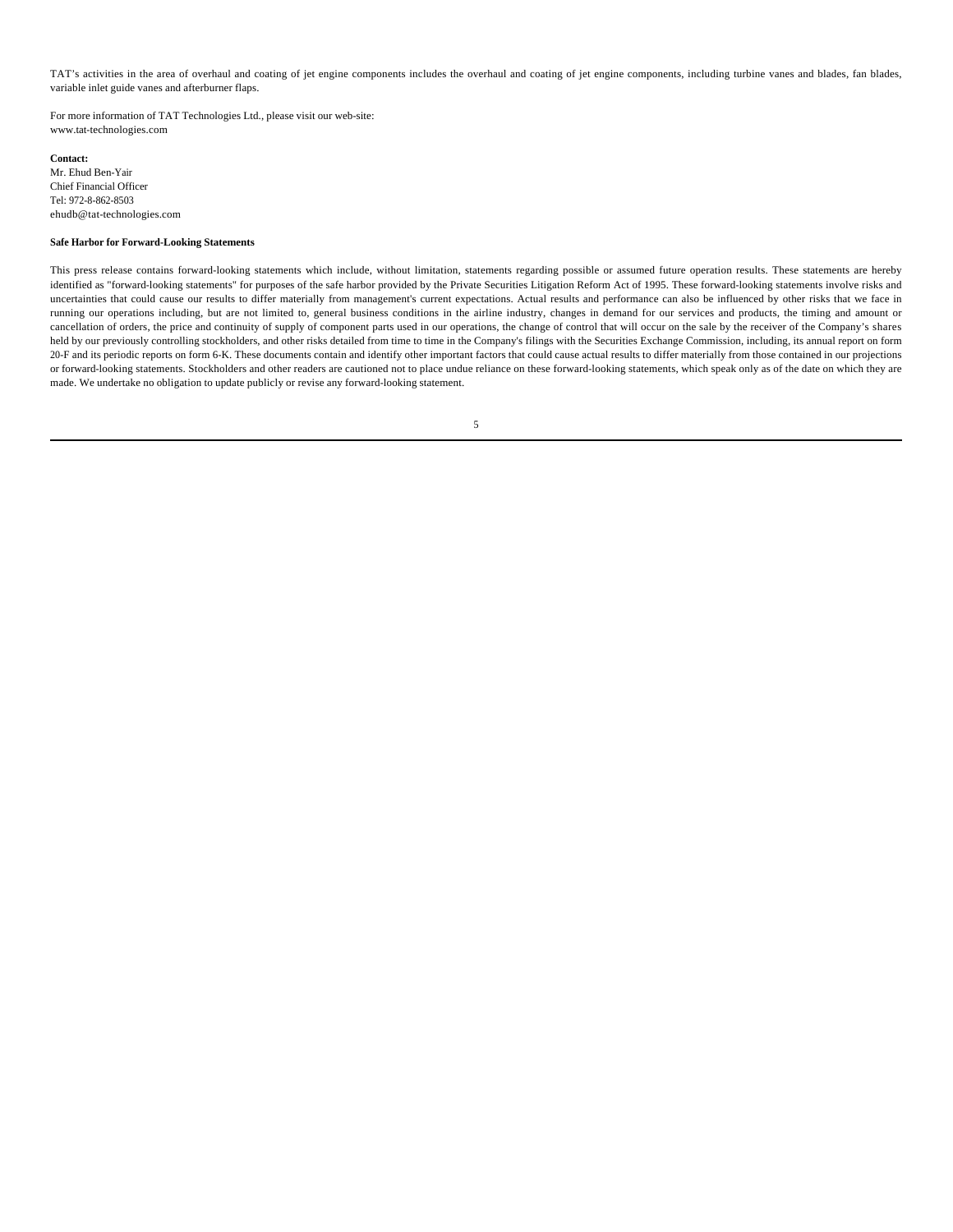# **CONDENSED CONSOLIDATED BALANCE SHEET**

(In thousands)

| <b>ASSETS</b><br><b>CURRENT ASSETS:</b><br>\$<br>12,798<br>$\mathbb{S}$<br>12,872<br>Cash and cash equivalents<br>14,686<br>13,887<br>Accounts receivable, net<br>43,210<br>41,003<br>Inventory, net<br>Other current assets and prepaid expenses<br>4,327<br>4,219<br>75,021<br>71,981<br>Total current assets<br>NON-CURRENT ASSETS:<br>333<br>343<br>Restricted deposit<br>668<br>695<br>Investment in affiliates<br>Funds in respect of employee rights upon retirement<br>1,086<br>1,157<br>1,252<br>Deferred income taxes<br>1,147<br>1,829<br>Intangible assets, net<br>1,777<br>Property, plant and equipment, net<br>33,780<br>30,462<br>2,534<br>3,114<br>Operating lease right of use assets<br>Total non-current assets<br>41,325<br>38,852<br>116,346<br>110,833<br>Total assets<br>\$<br>\$<br><b>LIABILITIES AND EQUITY</b><br><b>CURRENT LIABILITIES:</b><br>\$<br>$\mathsf{\$}$<br>Current maturities of long-term loans<br>1,088<br>691<br>3,016<br>6,008<br>Credit line from bank<br>Accounts payable<br>9,860<br>9,093<br>Accrued expenses<br>6,917<br>6,959<br>Operating lease liabilities<br>609<br>1,169<br>312<br>657<br>Provision for restructuring plan<br>Total current liabilities<br>21,802<br>24,577<br>NON CURRENT LIABILITIES:<br>15,917<br>5,979<br>Long-term loans<br>Liability in respect of employee rights upon retirement<br>1,387<br>1,504<br>Operating lease liabilities<br>1,934<br>1,989<br>Total non-current liabilities<br>19,238<br>9,472<br>\$<br>41,040<br>\$<br>34,049<br><b>Total liabilities</b><br>EQUITY:<br>2,820<br>2,809<br>Share capital<br>Additional paid-in capital<br>65,976<br>65,871<br>(2,088)<br>Treasury stock at cost<br>(2,088)<br>Accumulated other comprehensive income<br>33<br>1<br>8,597<br>10,159<br>Retained earnings<br>Total shareholders' equity<br>75,306<br>76,784<br>116,346<br>110,833<br>Total liabilities and shareholders' equity<br>\$<br>\$ | March 31,<br>2022 | December 31,<br>2021 |
|-----------------------------------------------------------------------------------------------------------------------------------------------------------------------------------------------------------------------------------------------------------------------------------------------------------------------------------------------------------------------------------------------------------------------------------------------------------------------------------------------------------------------------------------------------------------------------------------------------------------------------------------------------------------------------------------------------------------------------------------------------------------------------------------------------------------------------------------------------------------------------------------------------------------------------------------------------------------------------------------------------------------------------------------------------------------------------------------------------------------------------------------------------------------------------------------------------------------------------------------------------------------------------------------------------------------------------------------------------------------------------------------------------------------------------------------------------------------------------------------------------------------------------------------------------------------------------------------------------------------------------------------------------------------------------------------------------------------------------------------------------------------------------------------------------------------------------------------------------------------------------------------------------------------------------------|-------------------|----------------------|
|                                                                                                                                                                                                                                                                                                                                                                                                                                                                                                                                                                                                                                                                                                                                                                                                                                                                                                                                                                                                                                                                                                                                                                                                                                                                                                                                                                                                                                                                                                                                                                                                                                                                                                                                                                                                                                                                                                                                   | (unaudited)       | (audited)            |
|                                                                                                                                                                                                                                                                                                                                                                                                                                                                                                                                                                                                                                                                                                                                                                                                                                                                                                                                                                                                                                                                                                                                                                                                                                                                                                                                                                                                                                                                                                                                                                                                                                                                                                                                                                                                                                                                                                                                   |                   |                      |
|                                                                                                                                                                                                                                                                                                                                                                                                                                                                                                                                                                                                                                                                                                                                                                                                                                                                                                                                                                                                                                                                                                                                                                                                                                                                                                                                                                                                                                                                                                                                                                                                                                                                                                                                                                                                                                                                                                                                   |                   |                      |
|                                                                                                                                                                                                                                                                                                                                                                                                                                                                                                                                                                                                                                                                                                                                                                                                                                                                                                                                                                                                                                                                                                                                                                                                                                                                                                                                                                                                                                                                                                                                                                                                                                                                                                                                                                                                                                                                                                                                   |                   |                      |
|                                                                                                                                                                                                                                                                                                                                                                                                                                                                                                                                                                                                                                                                                                                                                                                                                                                                                                                                                                                                                                                                                                                                                                                                                                                                                                                                                                                                                                                                                                                                                                                                                                                                                                                                                                                                                                                                                                                                   |                   |                      |
|                                                                                                                                                                                                                                                                                                                                                                                                                                                                                                                                                                                                                                                                                                                                                                                                                                                                                                                                                                                                                                                                                                                                                                                                                                                                                                                                                                                                                                                                                                                                                                                                                                                                                                                                                                                                                                                                                                                                   |                   |                      |
|                                                                                                                                                                                                                                                                                                                                                                                                                                                                                                                                                                                                                                                                                                                                                                                                                                                                                                                                                                                                                                                                                                                                                                                                                                                                                                                                                                                                                                                                                                                                                                                                                                                                                                                                                                                                                                                                                                                                   |                   |                      |
|                                                                                                                                                                                                                                                                                                                                                                                                                                                                                                                                                                                                                                                                                                                                                                                                                                                                                                                                                                                                                                                                                                                                                                                                                                                                                                                                                                                                                                                                                                                                                                                                                                                                                                                                                                                                                                                                                                                                   |                   |                      |
|                                                                                                                                                                                                                                                                                                                                                                                                                                                                                                                                                                                                                                                                                                                                                                                                                                                                                                                                                                                                                                                                                                                                                                                                                                                                                                                                                                                                                                                                                                                                                                                                                                                                                                                                                                                                                                                                                                                                   |                   |                      |
|                                                                                                                                                                                                                                                                                                                                                                                                                                                                                                                                                                                                                                                                                                                                                                                                                                                                                                                                                                                                                                                                                                                                                                                                                                                                                                                                                                                                                                                                                                                                                                                                                                                                                                                                                                                                                                                                                                                                   |                   |                      |
|                                                                                                                                                                                                                                                                                                                                                                                                                                                                                                                                                                                                                                                                                                                                                                                                                                                                                                                                                                                                                                                                                                                                                                                                                                                                                                                                                                                                                                                                                                                                                                                                                                                                                                                                                                                                                                                                                                                                   |                   |                      |
|                                                                                                                                                                                                                                                                                                                                                                                                                                                                                                                                                                                                                                                                                                                                                                                                                                                                                                                                                                                                                                                                                                                                                                                                                                                                                                                                                                                                                                                                                                                                                                                                                                                                                                                                                                                                                                                                                                                                   |                   |                      |
|                                                                                                                                                                                                                                                                                                                                                                                                                                                                                                                                                                                                                                                                                                                                                                                                                                                                                                                                                                                                                                                                                                                                                                                                                                                                                                                                                                                                                                                                                                                                                                                                                                                                                                                                                                                                                                                                                                                                   |                   |                      |
|                                                                                                                                                                                                                                                                                                                                                                                                                                                                                                                                                                                                                                                                                                                                                                                                                                                                                                                                                                                                                                                                                                                                                                                                                                                                                                                                                                                                                                                                                                                                                                                                                                                                                                                                                                                                                                                                                                                                   |                   |                      |
|                                                                                                                                                                                                                                                                                                                                                                                                                                                                                                                                                                                                                                                                                                                                                                                                                                                                                                                                                                                                                                                                                                                                                                                                                                                                                                                                                                                                                                                                                                                                                                                                                                                                                                                                                                                                                                                                                                                                   |                   |                      |
|                                                                                                                                                                                                                                                                                                                                                                                                                                                                                                                                                                                                                                                                                                                                                                                                                                                                                                                                                                                                                                                                                                                                                                                                                                                                                                                                                                                                                                                                                                                                                                                                                                                                                                                                                                                                                                                                                                                                   |                   |                      |
|                                                                                                                                                                                                                                                                                                                                                                                                                                                                                                                                                                                                                                                                                                                                                                                                                                                                                                                                                                                                                                                                                                                                                                                                                                                                                                                                                                                                                                                                                                                                                                                                                                                                                                                                                                                                                                                                                                                                   |                   |                      |
|                                                                                                                                                                                                                                                                                                                                                                                                                                                                                                                                                                                                                                                                                                                                                                                                                                                                                                                                                                                                                                                                                                                                                                                                                                                                                                                                                                                                                                                                                                                                                                                                                                                                                                                                                                                                                                                                                                                                   |                   |                      |
|                                                                                                                                                                                                                                                                                                                                                                                                                                                                                                                                                                                                                                                                                                                                                                                                                                                                                                                                                                                                                                                                                                                                                                                                                                                                                                                                                                                                                                                                                                                                                                                                                                                                                                                                                                                                                                                                                                                                   |                   |                      |
|                                                                                                                                                                                                                                                                                                                                                                                                                                                                                                                                                                                                                                                                                                                                                                                                                                                                                                                                                                                                                                                                                                                                                                                                                                                                                                                                                                                                                                                                                                                                                                                                                                                                                                                                                                                                                                                                                                                                   |                   |                      |
|                                                                                                                                                                                                                                                                                                                                                                                                                                                                                                                                                                                                                                                                                                                                                                                                                                                                                                                                                                                                                                                                                                                                                                                                                                                                                                                                                                                                                                                                                                                                                                                                                                                                                                                                                                                                                                                                                                                                   |                   |                      |
|                                                                                                                                                                                                                                                                                                                                                                                                                                                                                                                                                                                                                                                                                                                                                                                                                                                                                                                                                                                                                                                                                                                                                                                                                                                                                                                                                                                                                                                                                                                                                                                                                                                                                                                                                                                                                                                                                                                                   |                   |                      |
|                                                                                                                                                                                                                                                                                                                                                                                                                                                                                                                                                                                                                                                                                                                                                                                                                                                                                                                                                                                                                                                                                                                                                                                                                                                                                                                                                                                                                                                                                                                                                                                                                                                                                                                                                                                                                                                                                                                                   |                   |                      |
|                                                                                                                                                                                                                                                                                                                                                                                                                                                                                                                                                                                                                                                                                                                                                                                                                                                                                                                                                                                                                                                                                                                                                                                                                                                                                                                                                                                                                                                                                                                                                                                                                                                                                                                                                                                                                                                                                                                                   |                   |                      |
|                                                                                                                                                                                                                                                                                                                                                                                                                                                                                                                                                                                                                                                                                                                                                                                                                                                                                                                                                                                                                                                                                                                                                                                                                                                                                                                                                                                                                                                                                                                                                                                                                                                                                                                                                                                                                                                                                                                                   |                   |                      |
|                                                                                                                                                                                                                                                                                                                                                                                                                                                                                                                                                                                                                                                                                                                                                                                                                                                                                                                                                                                                                                                                                                                                                                                                                                                                                                                                                                                                                                                                                                                                                                                                                                                                                                                                                                                                                                                                                                                                   |                   |                      |
|                                                                                                                                                                                                                                                                                                                                                                                                                                                                                                                                                                                                                                                                                                                                                                                                                                                                                                                                                                                                                                                                                                                                                                                                                                                                                                                                                                                                                                                                                                                                                                                                                                                                                                                                                                                                                                                                                                                                   |                   |                      |
|                                                                                                                                                                                                                                                                                                                                                                                                                                                                                                                                                                                                                                                                                                                                                                                                                                                                                                                                                                                                                                                                                                                                                                                                                                                                                                                                                                                                                                                                                                                                                                                                                                                                                                                                                                                                                                                                                                                                   |                   |                      |
|                                                                                                                                                                                                                                                                                                                                                                                                                                                                                                                                                                                                                                                                                                                                                                                                                                                                                                                                                                                                                                                                                                                                                                                                                                                                                                                                                                                                                                                                                                                                                                                                                                                                                                                                                                                                                                                                                                                                   |                   |                      |
|                                                                                                                                                                                                                                                                                                                                                                                                                                                                                                                                                                                                                                                                                                                                                                                                                                                                                                                                                                                                                                                                                                                                                                                                                                                                                                                                                                                                                                                                                                                                                                                                                                                                                                                                                                                                                                                                                                                                   |                   |                      |
|                                                                                                                                                                                                                                                                                                                                                                                                                                                                                                                                                                                                                                                                                                                                                                                                                                                                                                                                                                                                                                                                                                                                                                                                                                                                                                                                                                                                                                                                                                                                                                                                                                                                                                                                                                                                                                                                                                                                   |                   |                      |
|                                                                                                                                                                                                                                                                                                                                                                                                                                                                                                                                                                                                                                                                                                                                                                                                                                                                                                                                                                                                                                                                                                                                                                                                                                                                                                                                                                                                                                                                                                                                                                                                                                                                                                                                                                                                                                                                                                                                   |                   |                      |
|                                                                                                                                                                                                                                                                                                                                                                                                                                                                                                                                                                                                                                                                                                                                                                                                                                                                                                                                                                                                                                                                                                                                                                                                                                                                                                                                                                                                                                                                                                                                                                                                                                                                                                                                                                                                                                                                                                                                   |                   |                      |
|                                                                                                                                                                                                                                                                                                                                                                                                                                                                                                                                                                                                                                                                                                                                                                                                                                                                                                                                                                                                                                                                                                                                                                                                                                                                                                                                                                                                                                                                                                                                                                                                                                                                                                                                                                                                                                                                                                                                   |                   |                      |
|                                                                                                                                                                                                                                                                                                                                                                                                                                                                                                                                                                                                                                                                                                                                                                                                                                                                                                                                                                                                                                                                                                                                                                                                                                                                                                                                                                                                                                                                                                                                                                                                                                                                                                                                                                                                                                                                                                                                   |                   |                      |
|                                                                                                                                                                                                                                                                                                                                                                                                                                                                                                                                                                                                                                                                                                                                                                                                                                                                                                                                                                                                                                                                                                                                                                                                                                                                                                                                                                                                                                                                                                                                                                                                                                                                                                                                                                                                                                                                                                                                   |                   |                      |
|                                                                                                                                                                                                                                                                                                                                                                                                                                                                                                                                                                                                                                                                                                                                                                                                                                                                                                                                                                                                                                                                                                                                                                                                                                                                                                                                                                                                                                                                                                                                                                                                                                                                                                                                                                                                                                                                                                                                   |                   |                      |
|                                                                                                                                                                                                                                                                                                                                                                                                                                                                                                                                                                                                                                                                                                                                                                                                                                                                                                                                                                                                                                                                                                                                                                                                                                                                                                                                                                                                                                                                                                                                                                                                                                                                                                                                                                                                                                                                                                                                   |                   |                      |
|                                                                                                                                                                                                                                                                                                                                                                                                                                                                                                                                                                                                                                                                                                                                                                                                                                                                                                                                                                                                                                                                                                                                                                                                                                                                                                                                                                                                                                                                                                                                                                                                                                                                                                                                                                                                                                                                                                                                   |                   |                      |
|                                                                                                                                                                                                                                                                                                                                                                                                                                                                                                                                                                                                                                                                                                                                                                                                                                                                                                                                                                                                                                                                                                                                                                                                                                                                                                                                                                                                                                                                                                                                                                                                                                                                                                                                                                                                                                                                                                                                   |                   |                      |
|                                                                                                                                                                                                                                                                                                                                                                                                                                                                                                                                                                                                                                                                                                                                                                                                                                                                                                                                                                                                                                                                                                                                                                                                                                                                                                                                                                                                                                                                                                                                                                                                                                                                                                                                                                                                                                                                                                                                   |                   |                      |
|                                                                                                                                                                                                                                                                                                                                                                                                                                                                                                                                                                                                                                                                                                                                                                                                                                                                                                                                                                                                                                                                                                                                                                                                                                                                                                                                                                                                                                                                                                                                                                                                                                                                                                                                                                                                                                                                                                                                   |                   |                      |
|                                                                                                                                                                                                                                                                                                                                                                                                                                                                                                                                                                                                                                                                                                                                                                                                                                                                                                                                                                                                                                                                                                                                                                                                                                                                                                                                                                                                                                                                                                                                                                                                                                                                                                                                                                                                                                                                                                                                   |                   |                      |
|                                                                                                                                                                                                                                                                                                                                                                                                                                                                                                                                                                                                                                                                                                                                                                                                                                                                                                                                                                                                                                                                                                                                                                                                                                                                                                                                                                                                                                                                                                                                                                                                                                                                                                                                                                                                                                                                                                                                   |                   |                      |
|                                                                                                                                                                                                                                                                                                                                                                                                                                                                                                                                                                                                                                                                                                                                                                                                                                                                                                                                                                                                                                                                                                                                                                                                                                                                                                                                                                                                                                                                                                                                                                                                                                                                                                                                                                                                                                                                                                                                   |                   |                      |
|                                                                                                                                                                                                                                                                                                                                                                                                                                                                                                                                                                                                                                                                                                                                                                                                                                                                                                                                                                                                                                                                                                                                                                                                                                                                                                                                                                                                                                                                                                                                                                                                                                                                                                                                                                                                                                                                                                                                   |                   |                      |
|                                                                                                                                                                                                                                                                                                                                                                                                                                                                                                                                                                                                                                                                                                                                                                                                                                                                                                                                                                                                                                                                                                                                                                                                                                                                                                                                                                                                                                                                                                                                                                                                                                                                                                                                                                                                                                                                                                                                   |                   |                      |
|                                                                                                                                                                                                                                                                                                                                                                                                                                                                                                                                                                                                                                                                                                                                                                                                                                                                                                                                                                                                                                                                                                                                                                                                                                                                                                                                                                                                                                                                                                                                                                                                                                                                                                                                                                                                                                                                                                                                   |                   |                      |
|                                                                                                                                                                                                                                                                                                                                                                                                                                                                                                                                                                                                                                                                                                                                                                                                                                                                                                                                                                                                                                                                                                                                                                                                                                                                                                                                                                                                                                                                                                                                                                                                                                                                                                                                                                                                                                                                                                                                   |                   |                      |

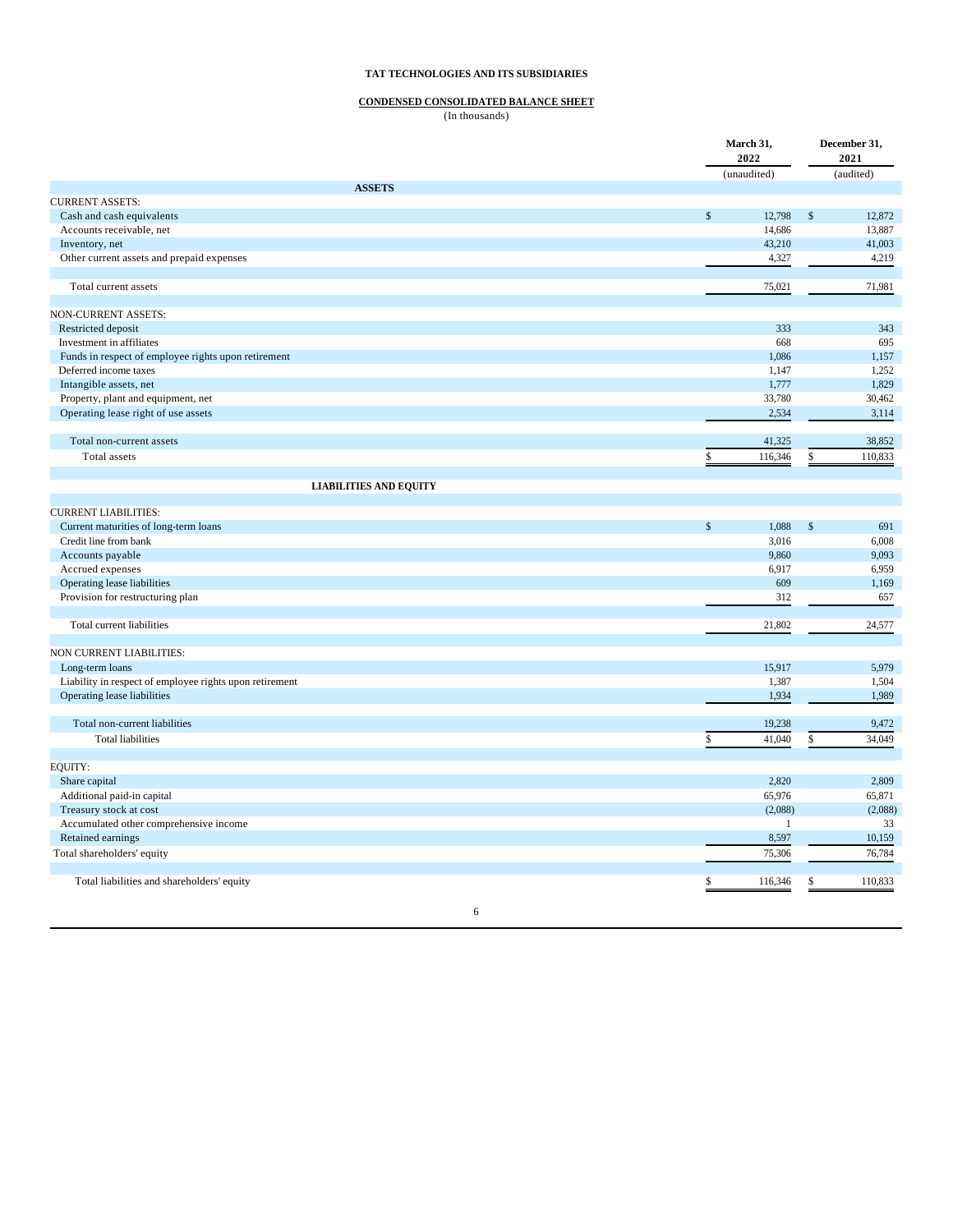# **CONDENSED CONSOLIDATED STATEMENTS OF INCOME**

(In thousands, except share and per share data)

|                                                                        |                | Three months ended  |                                    |  |  |  |  |
|------------------------------------------------------------------------|----------------|---------------------|------------------------------------|--|--|--|--|
|                                                                        |                | March 31,           |                                    |  |  |  |  |
|                                                                        | 2022           | 2021                | 2021                               |  |  |  |  |
|                                                                        | (Unaudited)    | (Unaudited)         | (Audited)                          |  |  |  |  |
| Revenues:                                                              |                |                     |                                    |  |  |  |  |
| Products                                                               | \$<br>6,319    | \$<br>4,154         | \$<br>25,870                       |  |  |  |  |
| Services                                                               | 13,635         | 14,206              | 52,103                             |  |  |  |  |
|                                                                        | 19,954         | 18,360              | 77,973                             |  |  |  |  |
| Cost of goods:                                                         |                |                     |                                    |  |  |  |  |
| Products                                                               | 5,744          | 3,610               | 23,761                             |  |  |  |  |
| Services                                                               | 11,165         | 11,352              | 42,942                             |  |  |  |  |
|                                                                        | 16,909         | 14,962              | 66,703                             |  |  |  |  |
| <b>Gross Profit</b>                                                    | 3,045          | 3,398               | 11,270                             |  |  |  |  |
| Operating expenses:                                                    |                |                     |                                    |  |  |  |  |
| Research and development, net                                          | (27)           | 136                 | 517                                |  |  |  |  |
| Selling and marketing                                                  | 1,335          | 1,205               | 5,147                              |  |  |  |  |
| General and administrative                                             | 2,385          | 1,622               | 8,354                              |  |  |  |  |
| Other income                                                           | (81)           | (13)                | (468)                              |  |  |  |  |
| Restructuring and other expenses                                       | 927            | 533                 | 1,755                              |  |  |  |  |
|                                                                        | 4,539          | 3,483               | 15,305                             |  |  |  |  |
| Operating loss                                                         | (1, 494)       | (85)                | (4,035)                            |  |  |  |  |
| Financial income (expenses), net                                       | 66             | 397                 | (540)                              |  |  |  |  |
| Income (loss) before taxes on income (tax benefit)                     | (1, 428)       | 312                 | (4, 575)                           |  |  |  |  |
|                                                                        |                |                     |                                    |  |  |  |  |
| Taxes on income (tax benefit)                                          | 107            | (131)               | (662)                              |  |  |  |  |
| Income (loss) before share of equity investment                        | (1, 535)       | 443                 | (3,913)                            |  |  |  |  |
| Share in results of affiliated companies                               | (27)           | (12)                | (76)                               |  |  |  |  |
| Net income (loss) from continued operation                             | \$<br>(1, 562) | 431<br>\$           | \$<br>(3,989)                      |  |  |  |  |
| Net income from discontinued operation                                 |                | 156                 | $\mathsf{s}$<br>427                |  |  |  |  |
| Net income (loss)                                                      | \$<br>(1, 562) | 587<br>$\mathbb{S}$ | $\overline{\mathbf{s}}$<br>(3,562) |  |  |  |  |
| Basic and diluted income per share                                     |                |                     |                                    |  |  |  |  |
| Net income (loss) per share basic and diluted from continued operation | \$<br>(0.17)   | 0.05<br>\$          | \$<br>(0.45)                       |  |  |  |  |
| Net income per share basic and diluted from discontinued operation     | \$<br>٠        | \$<br>0.02          | \$<br>0.05                         |  |  |  |  |
| Net income (loss) per share basic and diluted                          | \$<br>(0.17)   | 0.07<br>\$          | \$<br>(0.4)                        |  |  |  |  |
| Weighted average number of shares outstanding                          |                |                     |                                    |  |  |  |  |
| Basic                                                                  | 8,886,546      | 8,874,696           | 8,874,696                          |  |  |  |  |
| Diluted                                                                | 8,886,546      | 8,874,696           | 8,874,696                          |  |  |  |  |
|                                                                        |                |                     |                                    |  |  |  |  |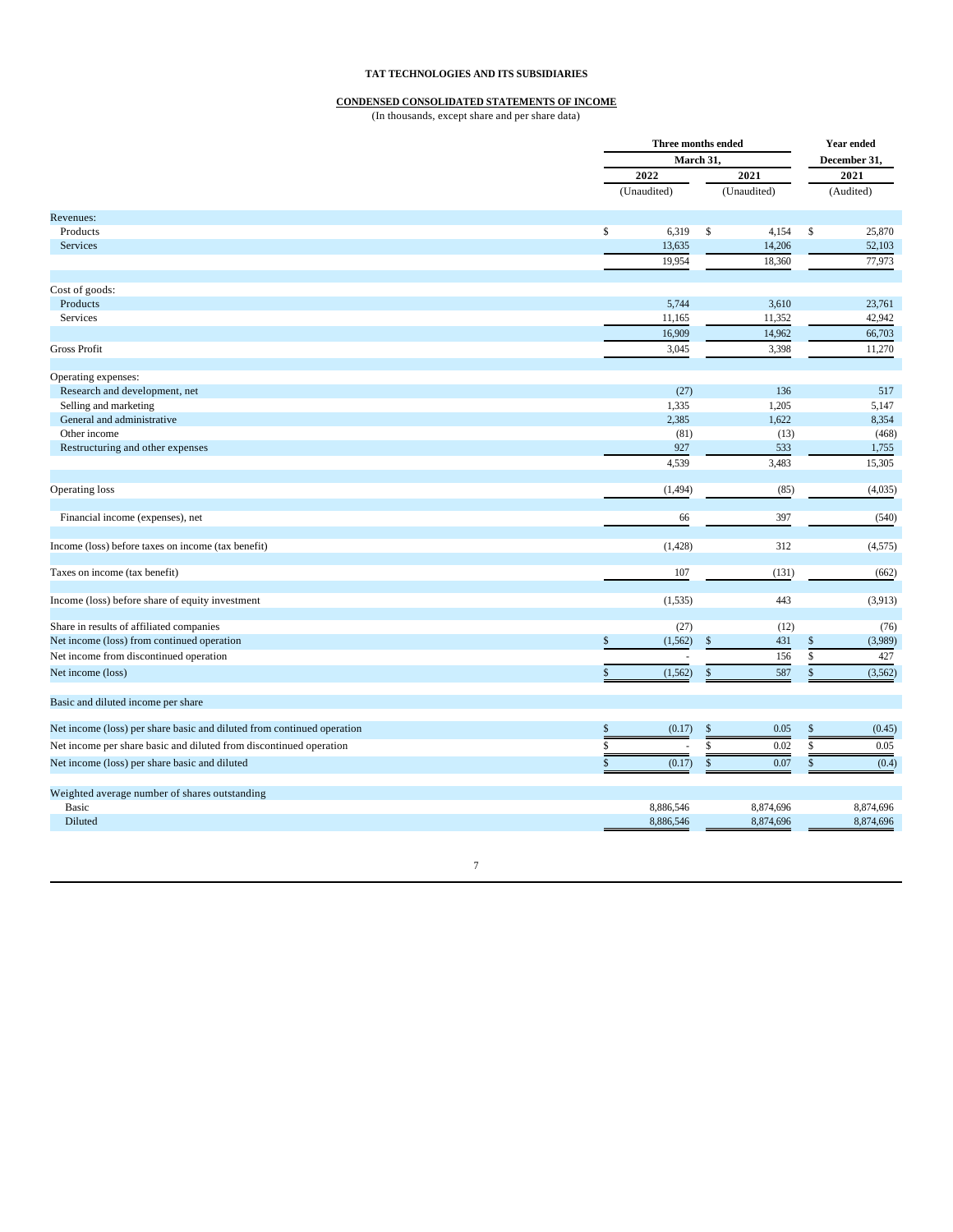# **CONSOLIDATED STATEMENTS OF COMPREHENSIVE INCOME**

(In thousands)

|                                                                             |  | Three months ended<br>March 31. | Year ended<br>December 31, |       |  |           |
|-----------------------------------------------------------------------------|--|---------------------------------|----------------------------|-------|--|-----------|
|                                                                             |  | 2022                            | 2021<br>(Unaudited)        |       |  | 2021      |
|                                                                             |  | (Unaudited)                     |                            |       |  | (Audited) |
| Net income (loss)                                                           |  | $(1,562)$ \$                    |                            | 587   |  | (3,562)   |
| Other comprehensive income (loss)                                           |  |                                 |                            |       |  |           |
| Net unrealized losses from derivatives                                      |  | (32)                            |                            | (143) |  | (76)      |
| Reclassification adjustments for gains included in net income and inventory |  |                                 |                            |       |  | (19)      |
| Total comprehensive income (loss)                                           |  | (1,594)                         |                            | 444   |  | (3,657)   |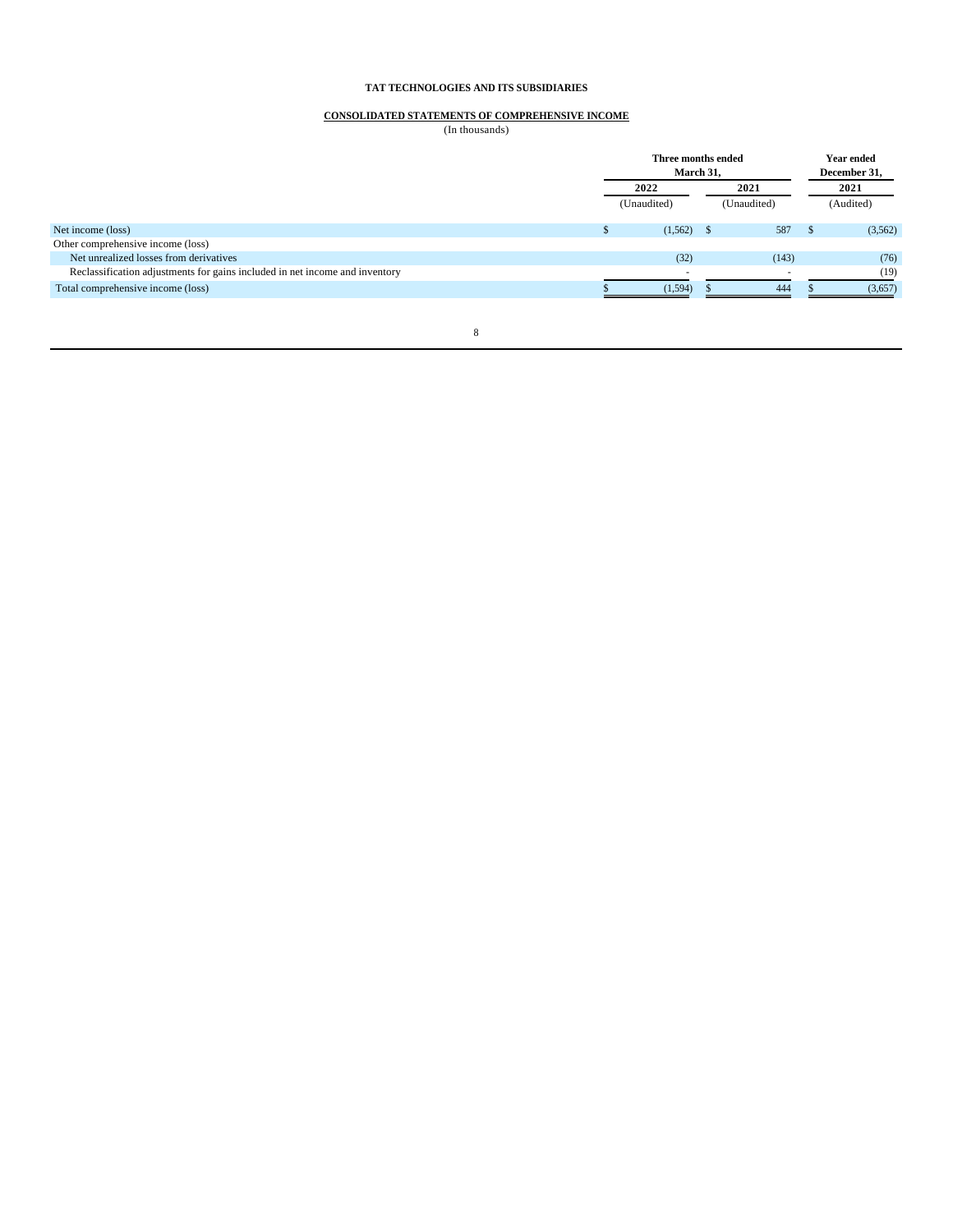# **CONDENSED CONSOLIDATED STATEMENTS OF CHANGES IN EQUITY**

(In thousands, except share data)

|                                                                         | Share capital              |              |        | Accumulated<br>other |                                      |               |                                |              |                           |                             |         |                     |         |
|-------------------------------------------------------------------------|----------------------------|--------------|--------|----------------------|--------------------------------------|---------------|--------------------------------|--------------|---------------------------|-----------------------------|---------|---------------------|---------|
|                                                                         | Number of<br>shares issued |              | Amount |                      | <b>Additional</b><br>paid-in capital |               | comprehensive<br>income (loss) |              | <b>Treasury</b><br>shares | <b>Retained</b><br>earnings |         | <b>Total equity</b> |         |
| <b>BALANCE AT DECEMBER 31, 2019</b>                                     | 9,149,169                  | <sup>S</sup> | 2,809  | \$                   | 65,573                               | <sup>\$</sup> | 26                             | $\mathbb{S}$ | (2,088)                   | $\mathbb{S}$                | 19,050  | -S                  | 85,370  |
| <b>CHANGES DURING THE YEAR ENDED DECEMBER</b><br>31, 2020:              |                            |              |        |                      |                                      |               |                                |              |                           |                             |         |                     |         |
| Comprehensive income (loss)                                             |                            |              |        |                      |                                      |               | 102                            |              |                           |                             | (5,329) |                     | (5,227) |
| Share based compensation                                                |                            |              |        |                      | 138                                  |               |                                |              |                           |                             |         |                     | 138     |
| <b>BALANCE AT DECEMBER 31, 2020</b>                                     | 9,149,169                  |              | 2,809  |                      | 65,711                               |               | 128                            |              | (2,088)                   |                             | 13,721  |                     | 80,281  |
| <b>CHANGES DURING THE YEAR ENDED DECEMBER</b><br>31, 2021:              |                            |              |        |                      |                                      |               |                                |              |                           |                             |         |                     |         |
| Comprehensive loss                                                      |                            |              |        |                      |                                      |               | (95)                           |              |                           |                             | (3,562) |                     | (3,657) |
| Share based compensation                                                |                            |              |        |                      | 160                                  |               |                                |              |                           |                             |         |                     | 160     |
| <b>BALANCE AT DECEMBER 31, 2021</b>                                     | 9,149,169                  |              | 2,809  |                      | 65,871                               |               | 33                             |              | (2,088)                   |                             | 10,159  |                     | 76,784  |
| <b>CHANGES DURING THE PERIOD ENDED MARCH 31,</b><br>$2022$ (unaudited): |                            |              |        |                      |                                      |               |                                |              |                           |                             |         |                     |         |
| Comprehensive loss                                                      |                            |              |        |                      |                                      |               | (32)                           |              |                           |                             | (1,562) |                     | (1,594) |
| Exercise of option                                                      | 11,850                     |              | 11     |                      | 56                                   |               | $\overline{a}$                 |              |                           |                             |         |                     | 67      |
| Share based compensation                                                |                            |              |        |                      | 49                                   |               |                                |              |                           |                             |         |                     | 49      |
| <b>BALANCE AT MARCH 31, 2022 (unaudited)</b>                            | 9,161,019                  |              | 2,820  |                      | 65,976                               |               |                                |              | (2,088)                   |                             | 8,597   |                     | 75,306  |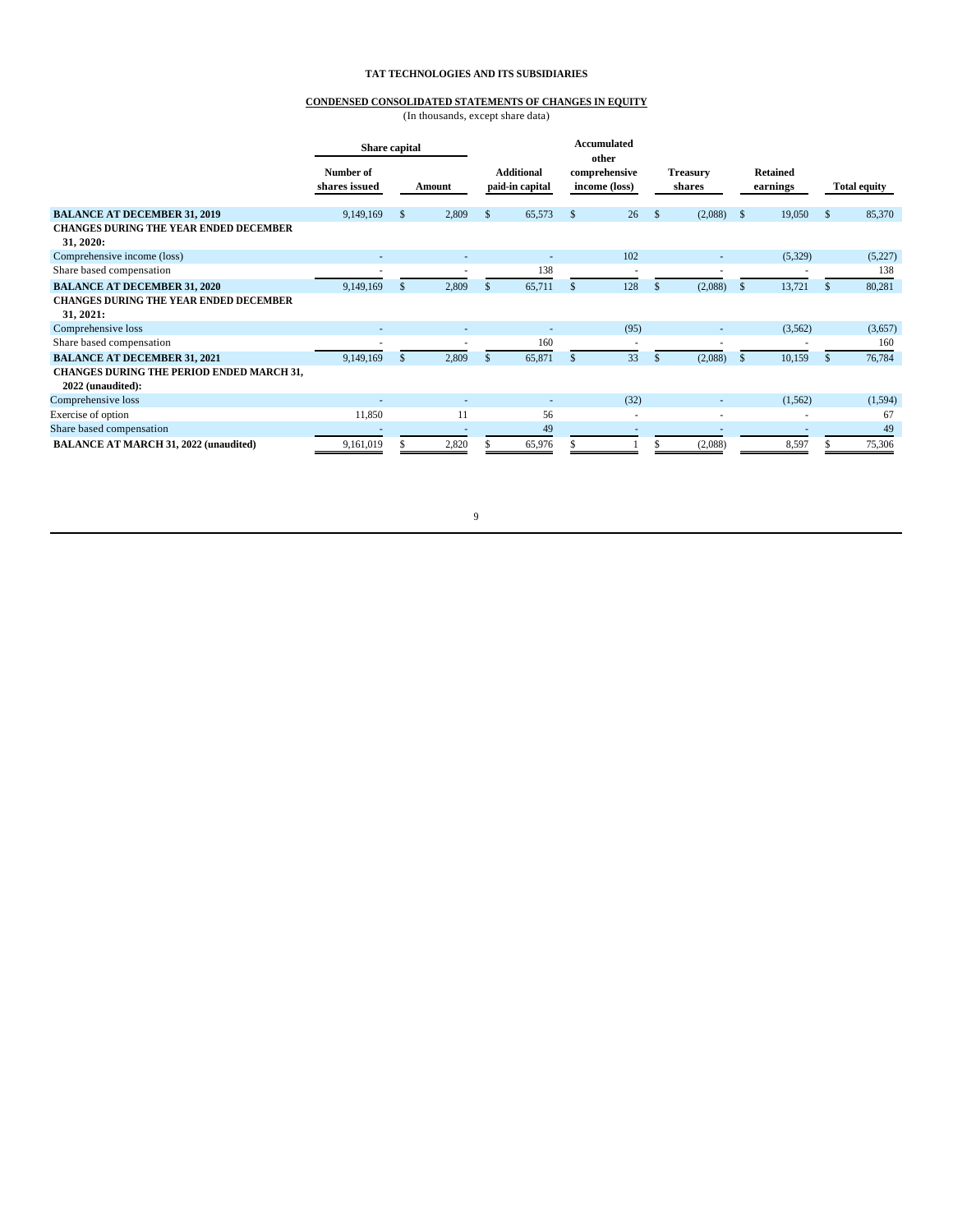# **CONDENSED CONSOLIDATED STATEMENTS OF CASH FLOWS**

(In thousands)

|                                                                                                    | Three months ended             |                     |                 |  |  |  |
|----------------------------------------------------------------------------------------------------|--------------------------------|---------------------|-----------------|--|--|--|
|                                                                                                    | March 31,                      |                     | December 31,    |  |  |  |
|                                                                                                    | 2022                           |                     | 2021            |  |  |  |
|                                                                                                    | (Unaudited)                    | (Unaudited)         | (audited)       |  |  |  |
| CASH FLOWS FROM OPERATING ACTIVITIES:                                                              |                                |                     |                 |  |  |  |
| Net income (loss) from continued operations                                                        | (1, 562)                       | 431                 | (3,989)         |  |  |  |
| Adjustments to reconcile net income (loss) to net cash provided by (used in) operating activities: |                                |                     |                 |  |  |  |
| Depreciation and amortization                                                                      | 973                            | 1,056               | 4,881           |  |  |  |
| Loss (gain) from change in fair value of derivatives                                               | 17                             | (9)                 | (19)            |  |  |  |
| Provision for doubtful accounts                                                                    | J.                             | $\bar{\phantom{a}}$ | 248             |  |  |  |
| Share in results of affiliated Company                                                             | 27                             | 12                  | 76              |  |  |  |
| Share based compensation                                                                           | 49                             | 26                  | 160             |  |  |  |
| Noncash finance expense                                                                            | (35)                           | (397)               | (73)            |  |  |  |
| Lease modification                                                                                 | ×.                             | $\sim$              | (1,315)         |  |  |  |
| Increase (decrease) in provision for restructuring expenses                                        | (345)                          | 533                 | 657             |  |  |  |
| Liability in respect of employee rights upon retirement                                            | (117)                          | (127)               | 94              |  |  |  |
| Impairment of fixed assets                                                                         |                                |                     | 1,820           |  |  |  |
| Capital gain from sale of fixed assets                                                             | (81)                           | ÷,                  | (468)           |  |  |  |
| Deferred income taxes, net                                                                         | 107                            | (136)               | (686)           |  |  |  |
| Government loan forgiveness                                                                        |                                | (1, 442)            | (1, 442)        |  |  |  |
| Changes in operating assets and liabilities:                                                       |                                |                     |                 |  |  |  |
| Increase in trade accounts receivable                                                              | (895)                          | (1,573)             | (2,934)         |  |  |  |
| Decrease (increase) in other current assets and prepaid expenses                                   | (62)                           | (181)               | (959)           |  |  |  |
| Decrease (increase) in inventory                                                                   | (2,222)                        | 798                 | (681)           |  |  |  |
| Decrease in trade accounts payable                                                                 | 536                            | (106)               | 2,571           |  |  |  |
| Increase (decrease) in accrued expenses                                                            | 42                             | 560                 | (218)           |  |  |  |
| Decrease in other long-term liabilities                                                            | (161)                          | (27)                | $\, 8$          |  |  |  |
| Net cash provided by (used in) operating activities                                                | \$<br>(3,729)                  | \$<br>(583)         | \$<br>(2, 269)  |  |  |  |
|                                                                                                    |                                |                     |                 |  |  |  |
| CASH FLOWS FROM INVESTING ACTIVITIES:                                                              |                                |                     |                 |  |  |  |
| Proceeds from sale of property and equipment                                                       | 84                             | $\blacksquare$      | 1,163           |  |  |  |
| Purchase of property and equipment                                                                 | (4,010)                        | (7,605)             | (16, 247)       |  |  |  |
| Purchase of intangible assets                                                                      |                                | (285)               | (555)           |  |  |  |
| Cash flows used in investing activities                                                            | \$<br>(3,926)                  | (7, 890)<br>\$      | \$<br>(15, 639) |  |  |  |
|                                                                                                    |                                |                     |                 |  |  |  |
| CASH FLOWS FROM FINANCING ACTIVITIES:                                                              |                                |                     |                 |  |  |  |
| Short-term credit received (Repayments) from banks                                                 | (3,000)                        | 3,000               | 3,000           |  |  |  |
| Proceeds from long-term loans received                                                             | 10,504                         | 3.042               | 3,042           |  |  |  |
| Exercise of options                                                                                | 67                             |                     |                 |  |  |  |
| Cash flows provided by financing activities                                                        | \$<br>7,571                    | 6,042<br>\$         | \$<br>6,042     |  |  |  |
| CASH FLOWS FROM DISCONTINUED ACTIVITIES:                                                           |                                |                     |                 |  |  |  |
| Net profit from discontinued operation                                                             |                                | 156                 | 777             |  |  |  |
| Net cash provided by discontinued activities                                                       | \$<br>$\overline{\phantom{a}}$ | \$<br>156           | \$<br>777       |  |  |  |
|                                                                                                    |                                |                     |                 |  |  |  |
| Net decrease in cash and cash equivalents and restricted cash                                      | (84)                           | (2,275)             | (11,089)        |  |  |  |
| Cash and cash equivalents and restricted cash at beginning of period                               | 13,215                         | 24,304              | 24,304          |  |  |  |
|                                                                                                    |                                |                     |                 |  |  |  |
| Cash and cash equivalents and restricted cash at the end of period                                 | \$<br>13,131                   | 22,029<br>\$        | \$<br>13,215    |  |  |  |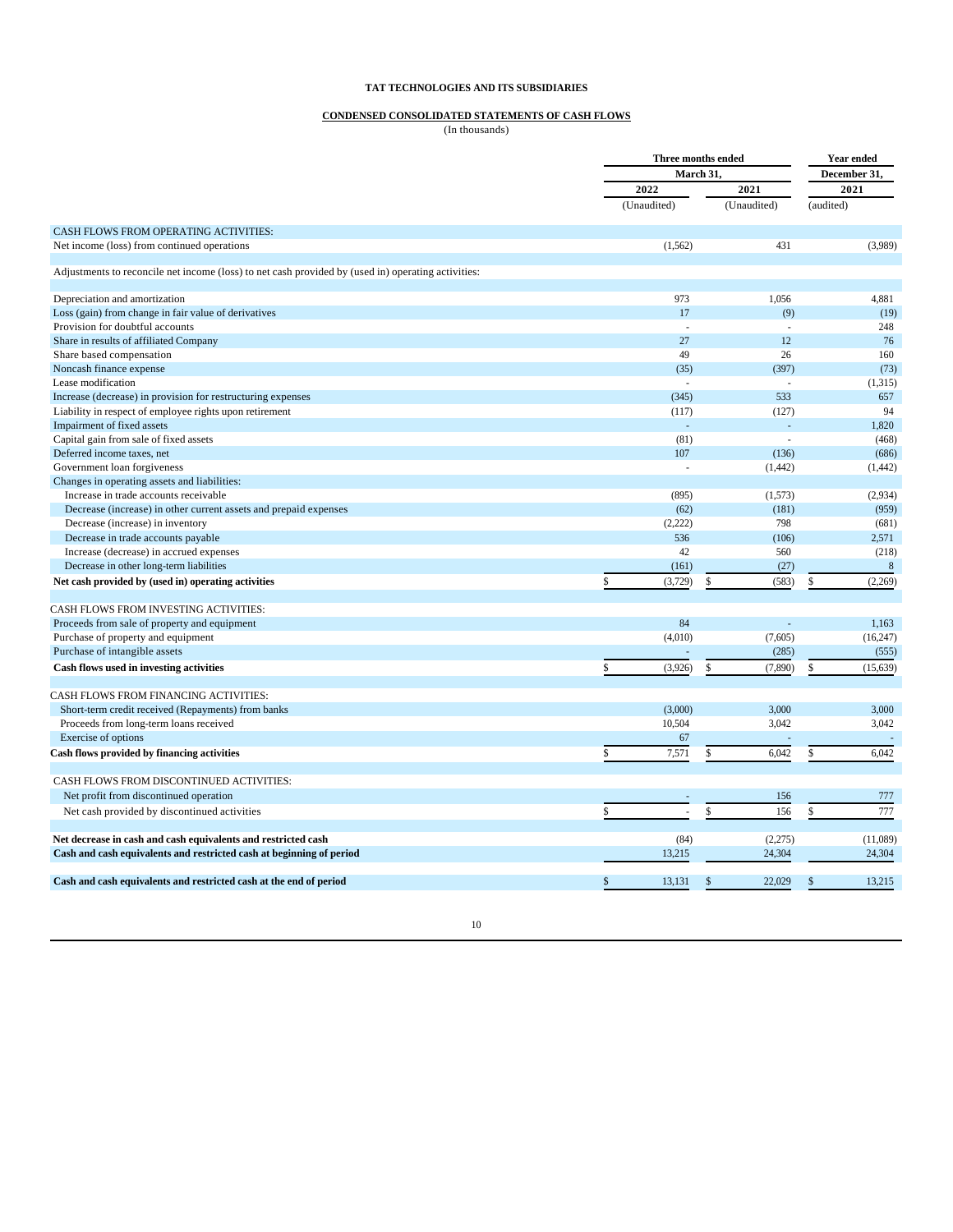#### **RECONCILIATION OF NET INCOME TO ADJUSTED EBITDA (NON-GAAP) (UNAUDITED)**

(In thousands)

|                                                                        |           | Three months ended |      |       |   |              |  |  |
|------------------------------------------------------------------------|-----------|--------------------|------|-------|---|--------------|--|--|
|                                                                        | March 31, |                    |      |       |   | December 31, |  |  |
|                                                                        | 2022      |                    | 2021 |       |   | 2021         |  |  |
| Net income                                                             | ъ         | $(1,562)$ \$       |      | 587   | S | (3, 562)     |  |  |
| Adjustments:                                                           |           |                    |      |       |   |              |  |  |
| Share in results and sale of equity investment of affiliated companies |           | 27                 |      | 12    |   | 76           |  |  |
| Taxes on income (tax benefit)                                          |           | 107                |      | (131) |   | (662)        |  |  |
| Financial expense/ (income), net                                       |           | (66)               |      | (397) |   | 540          |  |  |
| Depreciation and amortization                                          |           | 1,025              |      | 1,105 |   | 5,420        |  |  |
| Restructuring expenses                                                 |           | 927                |      | 533   |   | 1,755        |  |  |
| Discontinued operation income                                          |           |                    |      | (156) |   | (427)        |  |  |
| Share based compensation                                               |           | 49                 |      | 26    |   | 160          |  |  |
| <b>Adjusted EBITDA</b>                                                 |           | 507                |      | 1,579 |   | 3,300        |  |  |